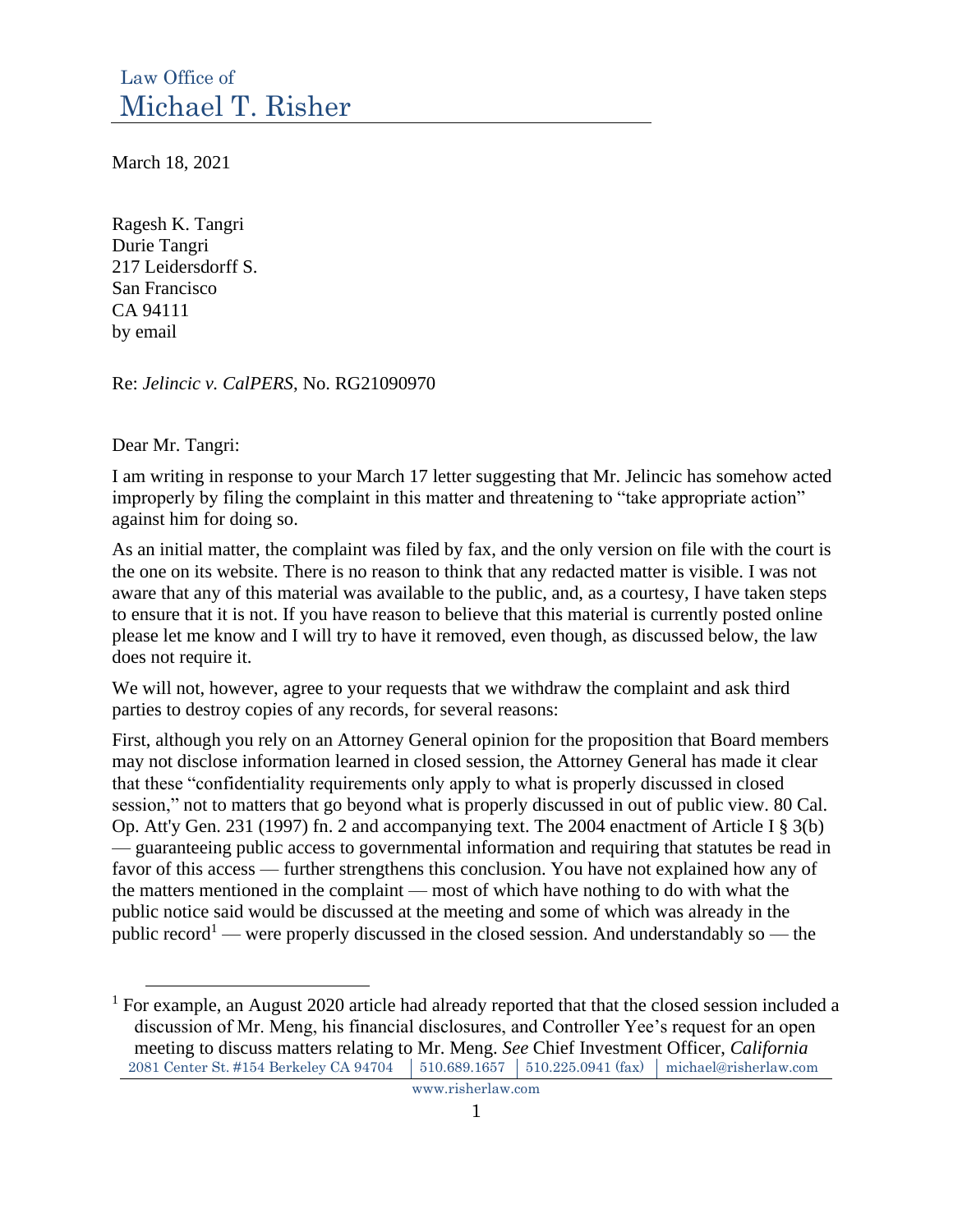Bagley Keene Act flatly prohibits discussion of, for example, "general policy matters relating to compliance, employee education, CIO onboarding, … transparency, … the need to establish policy … media coverage," and the other topics listed in the complaint. The allegations about the topics improperly discussed is not confidential; they are evidence of a potentially criminal violation<sup>2</sup> of the Bagley Keene Act. You are thus correct that this is "a very serious matter"; but it is serious because your clients violated the law and their oaths of office, not because this lawsuit may have revealed these violations to the public.

Second, you have failed to explain how the vague descriptions of the topics discussed on August 17 contained in the complaint could possibly implicate Article XVI § 17(c) of the California Constitution or a Board member's fiduciary duty to CalPERS's beneficiaries. How could the disclosure of this general information possibly hurt CalPERS's legitimate interests? Putting aside "gotcha articles" and media coverage, these are all topics that the Board *should* have addressed — albeit in open session — in light of the circumstances of Mr. Meng's departure. In response to Controller Yee's letters and open-session comments, President Jones and CEO Frost made clear that the Board *would* address many of these at some point.<sup>3</sup> Making public the fact that CalPERS was considering these important issues would help, not hurt, the agency and its beneficiaries. It may well be embarrassing to Board members and staff that the public will learn that it was violating the law by discussing these topics in closed session, but Board members' have fiduciary duties to protect the beneficiaries, not CalPERS personnel, and their constitutional obligation to act with "care, skill, prudence, and diligence" does not mean that they should cover-up CalPERS's violations of the law.

Third, since there is no harm to CalPERS's legitimate interests, there can be no actionable breach of fiduciary duty or interference with contract. *See Caliber Paving Co., Inc. v. Rexford Indus. Realty & Mgmt., Inc.*, 54 Cal. App. 5th 175, 180 (2020); *Brown v. California Pension Administrators & Consultants, Inc.*, 45 Cal. App. 4th 333, 347–48 (1996). Even if there were grounds for either cause of action, the litigation and fair-reporting privileges would bar liability. *See* Civ. Code § 47(b), (d); *J-M Manufacturing Co. v. Phillips & Cohen LLP*, 247 Cal.App.4th 87, 99 (2016); *Pettitt v. Levy*, 28 Cal.App.3d 484, 488-92 (1972). These privileges apply broadly to all torts other than malicious prosecution. *See Hagberg v. California Fed. Bank*, 32 Cal. 4th 350, 360 (2004). They would therefore preclude claims for breach of fiduciary duty or interference with contract, both of which are torts. *See Pac. Gas & Elec. Co. v. Bear Stearns & Co.*, 50 Cal. 3d 1118, 1126 (1990); *Thomson v. Canyon*, 198 Cal. App. 4th 594, 605 (2011). *See also* Gov. Code 8547 (Whistleblower Protection Act). Your claims that Mr. Jelincic "faces

2081 Center St. #154 Berkeley CA 94704 | 510.689.1657 | 510.225.0941 (fax) | michael@risherlaw.com

*Opens Investigation into Former CalPERS CIO Meng* (Aug. 18, 2020), available at https://www.ai-cio.com/news/california-opens-investigation-former-calperscio-meng/ .

<sup>2</sup> *See* Gov. Code § 11130.7.

<sup>3</sup> *See, e.g.,* Complaint Ex. A; Mary Walsh, *After CalPERS Investment Chief's Abrupt Departure, Trustees Talk Next Steps* The New York Times, (Aug. 17, 2020).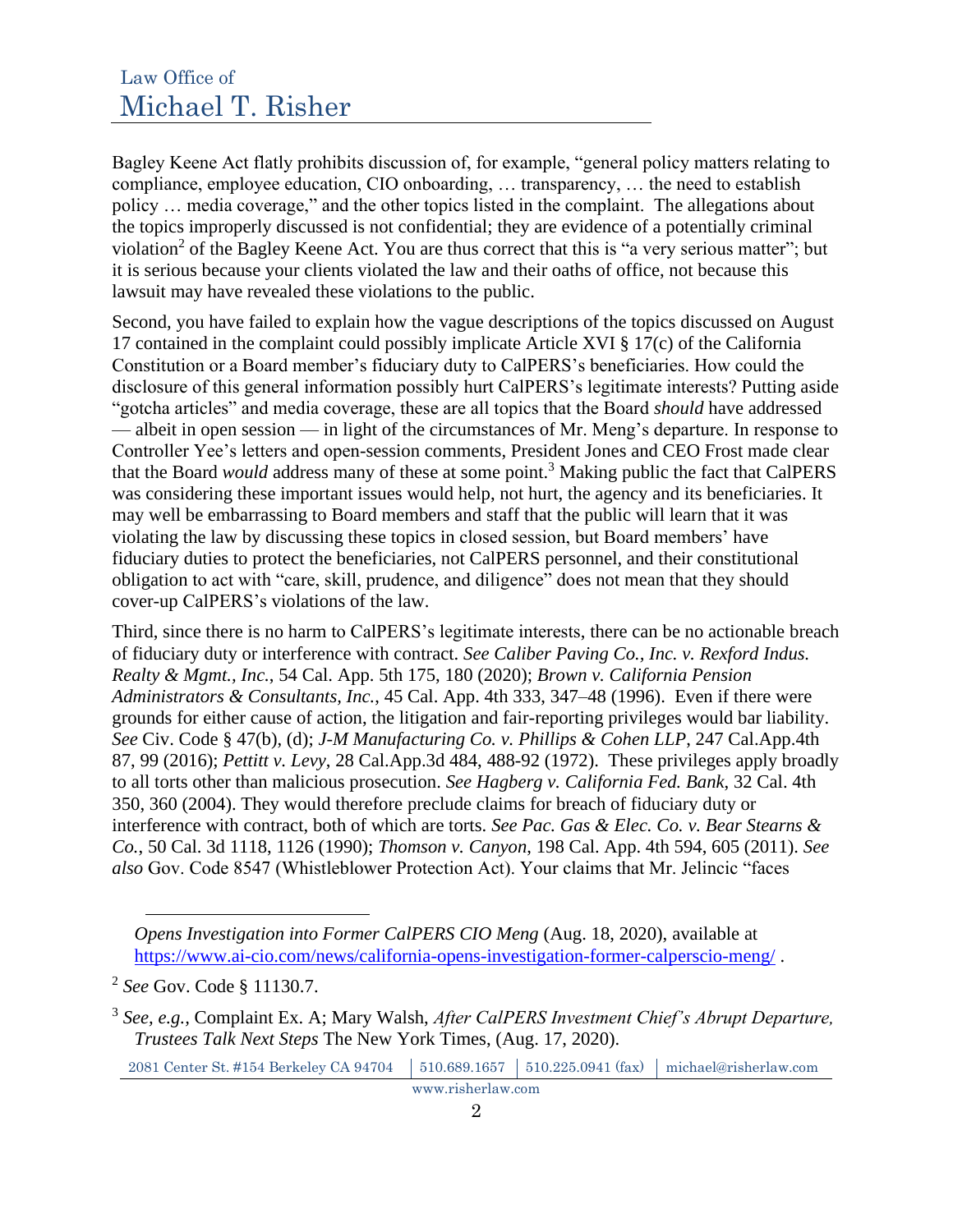liability for, at a minimum, aiding and abetting the Board member's" supposed breach is at best incorrect and has the odor of an attempt to intimidate him because he filed this lawsuit.

Third, unless the Board Policy relating to confidentiality has been adopted as a regulation, it is not enforceable. *See Malaga Cty. Water Dist. v. Cent. Valley Reg'l Water Quality Control Bd.*, 58 Cal. App. 5th 418, 434 (2020).

Finally, it has been clear since the publication of the Pentagon papers that members of the public have a First Amendment right to disseminate this type of information. *See New York Times Co. v. United States*, 403 U.S. 713 (1971); *see also, e.g., Bartnicki v. Vopper*, 532 U.S. 514, 527–35 (2001); *Jean v. Massachusetts State Police*, 492 F.3d 24, 33 (1st Cir. 2007). The operations of CalPERS are clearly a matter of public interest; allegations that it is violating California's openmeeting laws are particularly newsworthy. Even if there were some viable argument for aidingand-abetting liability, it could not be used to sanction people who are exercising these important First Amendment rights. Moreover, any claims here are even weaker than those rejected by the Supreme Court, because you do not even claim that Mr. Jelincic disseminated purloined papers, much less records containing state secrets. Instead, you assert that he must withdraw his complaint because it discusses, as you put it, "what Mr. Jelincic believes happened during closed session." CalPERS does not get to tell people what they can or cannot believe, or that they cannot express their good-faith beliefs about the agency's conduct.

For these reasons, even if it were possible to somehow withdraw a complaint and remove it from the court's public files, we would not do so. If you believe that any portion of the complaint should be sealed, you are of course free to ask the Court to seal it. *See* Rules of Court 2.550, 2.551.

That said, Mr. Jelincic brought this lawsuit to get a judicial ruling as to the legality of CalPERS's actions and to ensure that the public has access to information that should be public. We redacted the list of topics discussed not because there is any legal requirement that we do so, but to reduce the possibility of this sort of disagreement. And Mr. Jelincic has no interest in taking actions that will actually hurt CalPERS beneficiaries (after all, he is one). If you can provide us with any substantial reason to think that the information in the complaint is truly so sensitive that it should not be public, we will of course consider what, if anything, we should do to address those concerns. But we will not drop this lawsuit in response to your baseless threats to "take appropriate action" against, and impose liability on, Mr. Jelincic for his bringing this lawsuit to expose CalPERS's wrongdoing and to require the agency to comply with the law.

We would be happy to discuss this, or any other aspects of this case, with you. Also, I assume that you have received notice from the Court that it has set a CMC for May 14 at 9:00 in Department 17; if not, I will send you a copy. In either event, we should set a time to discuss the case at least 30 days before that date.

Finally, please let us know whether your client will agree to waive personal service, as we previously requested, or will instead insist upon personal service.